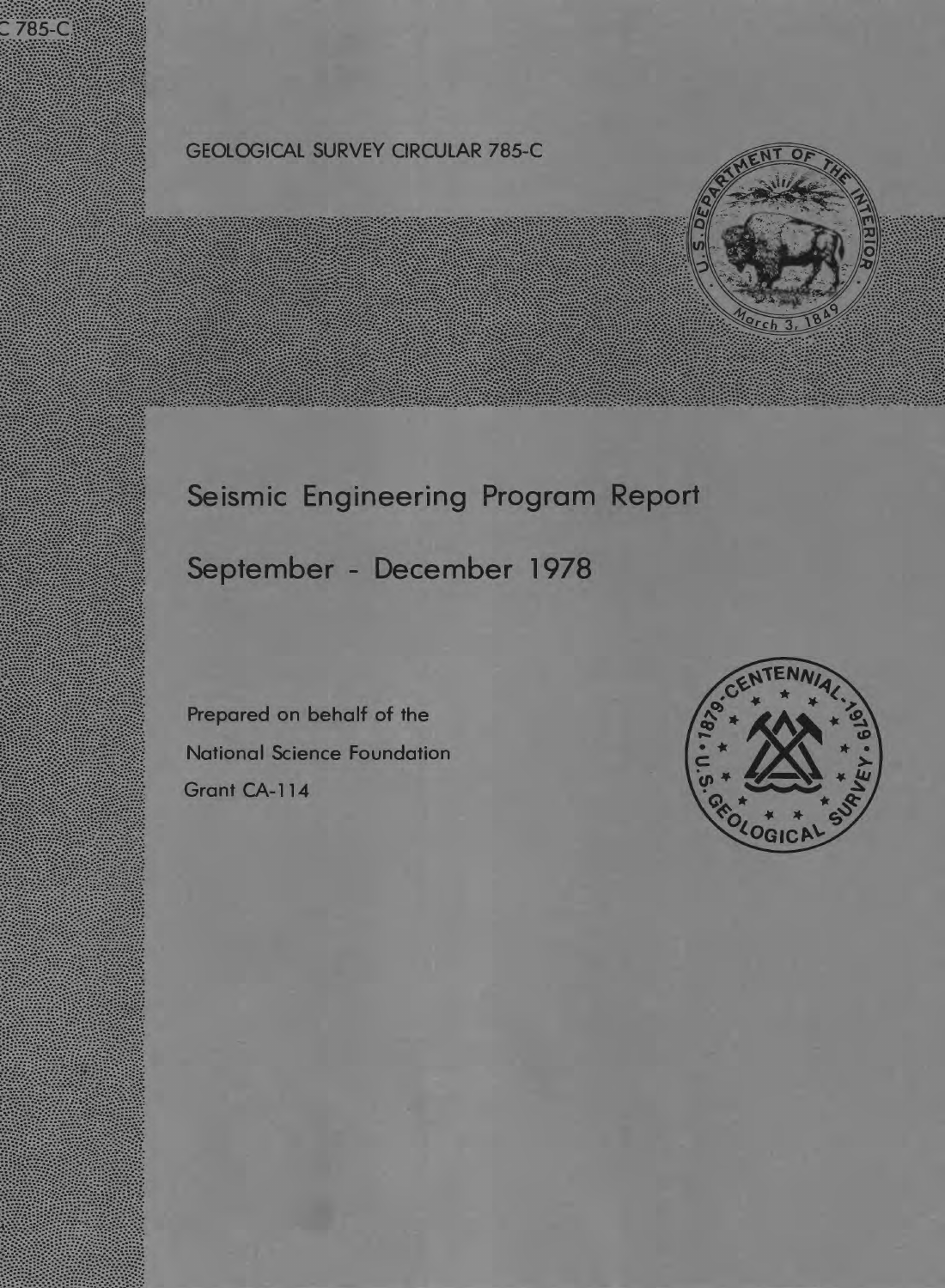# Seismic Engineering Program Report September - December 1978

| <b>GEOLOGICAL</b> | <b>SURVEY</b> | <b>CIRCULAR</b> | 785-C |  |
|-------------------|---------------|-----------------|-------|--|

Prepared on behalf of the National Science Foundation Grant CA-114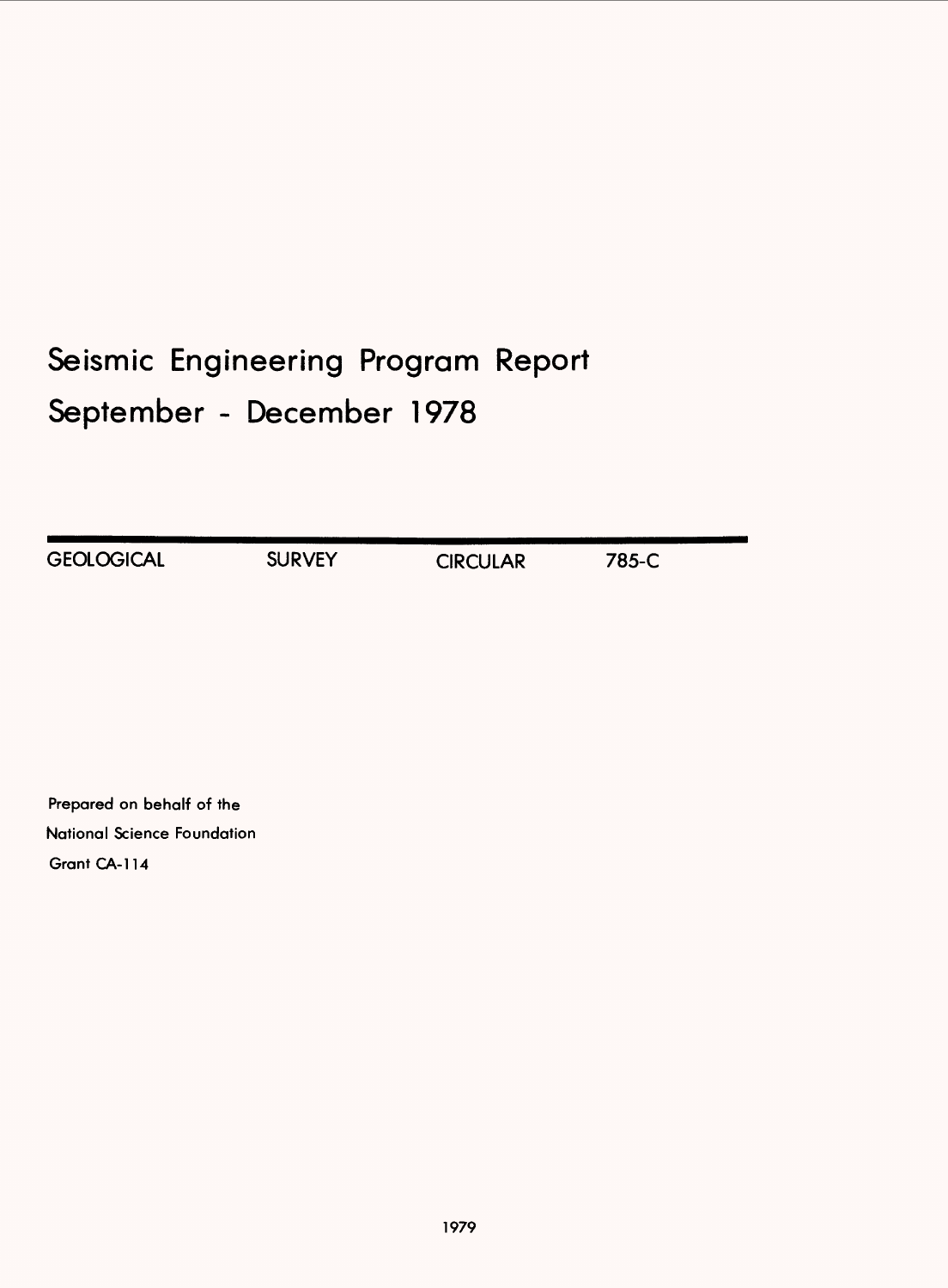# United States Department of the Interior CECIL D. ANDRUS, Secretary



Geological Survey H. William Menard, Director

**Free on application to Branch of Distribution, U.S. Geological Survey, 1200 South Eads Street, Arlington, VA 22202**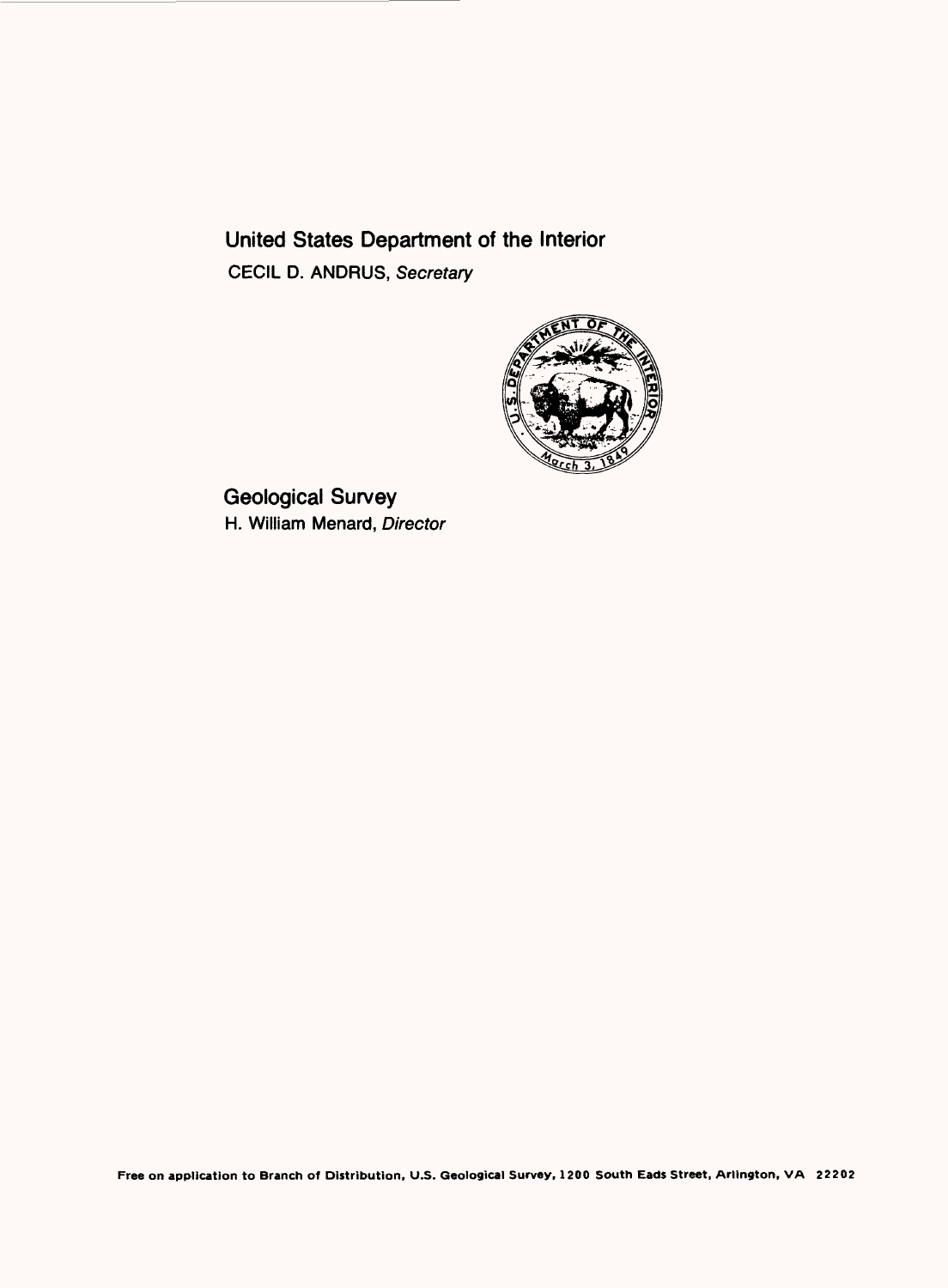#### PREFACE

This Seismic Engineering Program Report is an informal document primarily intended to keep the ever-growing community of strong-motion data users apprised of the availability of data recovered by the Seismic Engineering Branch of the U.S. Geological Survey. The Seismic Engineering Program of strong-motion instrumentation is supported by the National Science Foundation (Grant CA-114) in cooperation with numerous Federal, State, and local agencies and organizations.

This issue contains a summary of the accelerograms recovered from the U.S. Geological Survey's (USGS) National Strong-Motion Network during the period September 1 through December 31, 1978. A preliminary report on the Oaxaca, Mexico earthquake of November 29 is presented along with abstracts of recent reports, notes on strong-motion information sources and the availability of digitized data, and other information pertinent to the USGS Strong-Motion Program. The data summary presented in table 1 includes those accelerograms recovered (although not necessarily recorded) during the period September through December 1978; this procedure will be continued in future issues so that the dissemination of strong-motion data may be as expeditious and current as practicable.

> Ronald L. Porcella, Editor U. S. Geological Survey, MS 78 Menlo Park, California 94025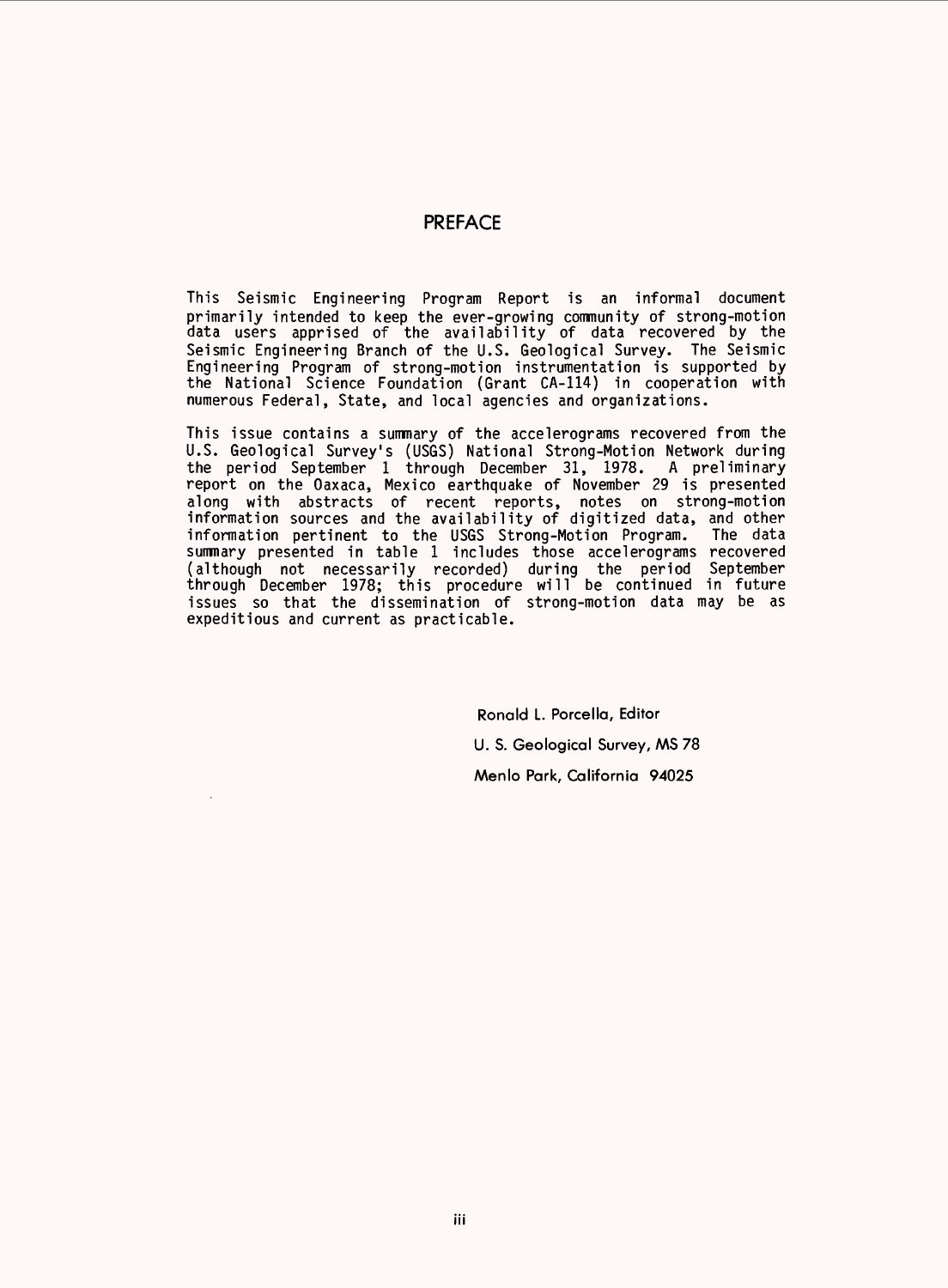#### **CONTENTS**

|  |  |  | -------------                 |  |  |  |  |
|--|--|--|-------------------------------|--|--|--|--|
|  |  |  | - - - - - - - - - - - - - - - |  |  |  |  |

\_\_\_\_ Page

Preface ------------------------------ lil Recent strong-motion records- ------------------- 1 Mexico earthquake of November 29, 1978- -------------- 1 Changes on strong-motion record labels- -------------- 5 Strong-motion Information Retrieval System-<br>Strong-motion Information Retrieval System-------------- 5<br>Abstracts of recent reports -------------------------- 6 Strong-motion information, data reports, and availability of digitized data ----------------------- 6

#### TABLES

Page

|  | Table 1 - Summary of accelerograms: September - December, 1978 - - 8 |  |
|--|----------------------------------------------------------------------|--|
|  | 2 - Accelerograph data for southern Mexico earthquakes               |  |
|  | of November 29, 1978--------------------- 3                          |  |
|  | 3 - Strong-motion summary of Mexico aftershock records,              |  |
|  | December 1978 to January 1979 - - - - - - - - - - - - - - 4          |  |

#### ILLUSTRATION  $\overline{\phantom{a}}$  Page

Figure 1 - Strong-motion stations triggered during southern Mexico earthquake of November 29, 1978 and aftershocks -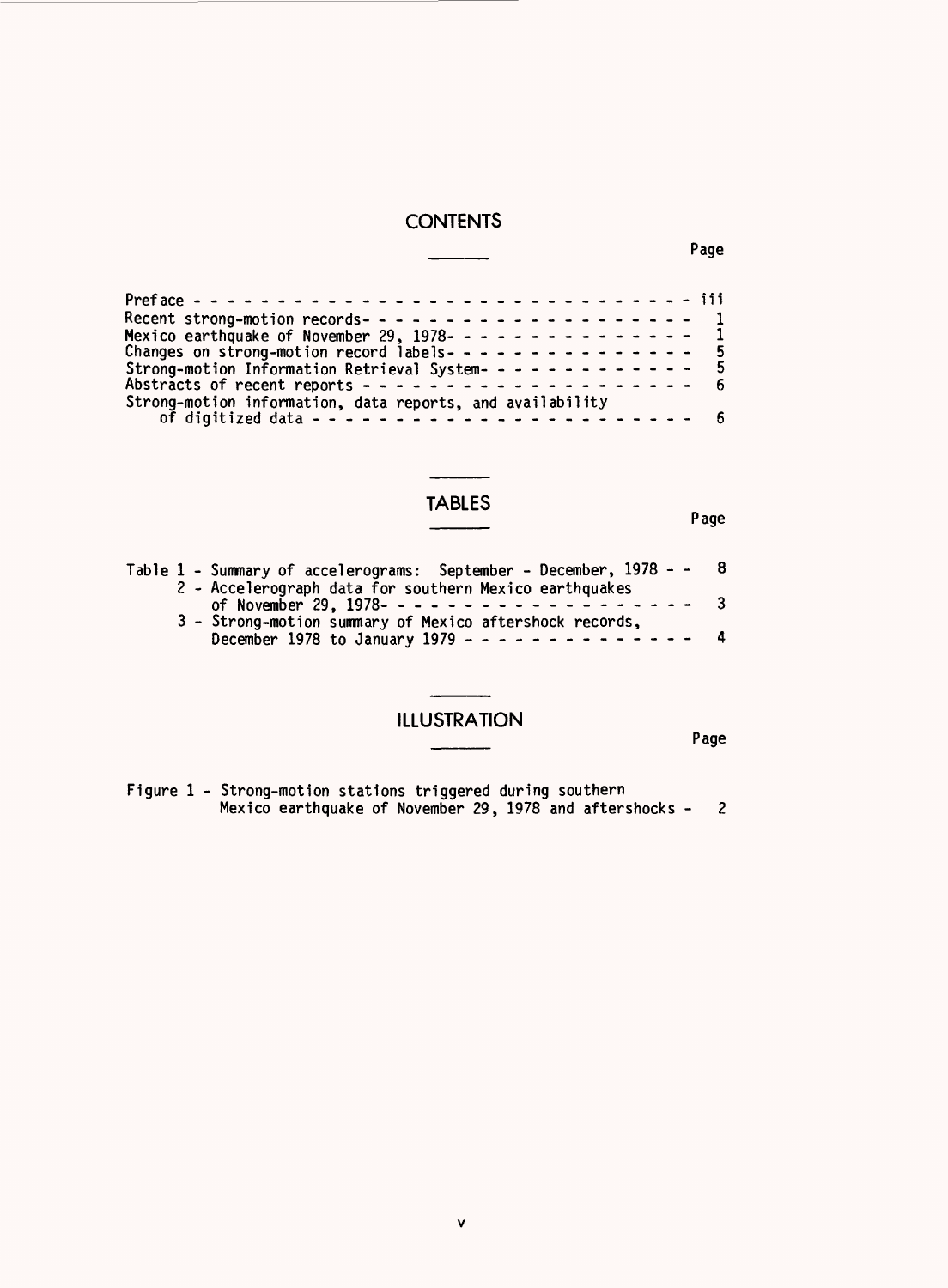# Seismic Engineering Program Report

September - December 1978

#### RECENT STRONG-MOTION RECORDS

by R. L. Porcella

A magnitude 5.7 (M<sub>L</sub>) earthquake near Bishop, Calif, on October 4, 1978 triggered eight accelerographs at Pine Flat and Buchanan Dams in the Sierra Nevada foothills northeast of Fresno, Calif. The maximum recorded acceleration was less than 0.05  $\mathfrak g$  (see table 1, end of report). Additional strong-motion data from this event were recovered at six stations owned and operated by the Office of Strong Motion Studies (OSMS), California Division of Mines and Geology (McJunkin, 1978).<br>Other records recovered during

recovered during this reporting period include six from stations near the southeast coast of Hawaii, one from the Imperial Valley, and one from the Santa Barbara Courthouse station believed to be an aftershock of the Santa Barbara earthquake of August 13, 1978 (see Seismic Engineering Program Report, U.S. Geological Survey Circular 785-B).

Seventeen accelerograph records were recovered from the USGS Strong-Motion Network during the period September through December, 1978, bringing the yearly total to 88 records; this total compares to a yearly average of 188<br>records for the period 1972 to 1977, records for the period 1972 to<br>inclusive. This decrease in the r This decrease in the reported number of accelerograms recovered in 1978 is in part due to recent state legislation that has given responsibility to OSMS for dissemination of that organization's strong-motion data (Wooton, 1979); OSMS data are not necessarily listed in this Seismic Engineering Program Report.

The current USGS program of strong-motion instrumentation is supported by the National Science Foundation; the cooperation of both private industry and educational institutions as well as various Federal, State, and local agencies and organizations has made the program possible. The primary objective of the program is to record both strong ground motion and the response of representative types of structures during potentially damaging earthquakes and to disseminate these data and information to<br>external users in earthquake engineering earthquake engineering research and design practice.

References:

McJunkin, R. D., 1978, Compilation of strong-

motion records recovered from the Bishop, Calif, earthquake of 4 October 1978: California Division of Mines and Geology, OSMS report 78-7.1, 29 p.

Wooton, T. M., 1979, Strong motion instrumentation program: California Division of Mines and Geology, California Geology, v. 32, no. 4 (April 1979), p. 77-79.

# OAXACA, MEXICO EARTHQUAKE OF NOVEMBER 29, 1978 AND AFTERSHOCKS

by C. F. Knudson, P. N. Mork, and Jorge Prince

During the past 50 years, the state of Oaxaca has experienced numerous destructive earthquakes. In 1928 alone, this region had four major earthquakes: a magnitude 7.5 on March 22, a magnitude 7.8 on June 17, a magnitude 7.4 on August 4, and a magnitude 7.6 on October 9. The region also experienced two major earthquakes in the 1960's, a magnitude 7.5 event in August 1965 and a magnitude 7.1 event in August<sup> 1968</sup>. Several reports have been recently published about the so-called Oaxaca gap (Garza and Lomnitz, 1978, Ohtake and others, 1977).

On November 29, 1978 at 1952 UTC, a major earthquake occurred south of the city of Oaxaca in southern Mexico. The National Earthquake Information Service in Golden, Colorado (USGS) assigned a Richter magnitude of 7.8 (M<sub>S</sub>) to this earthquake and located the epicenter at 16.12° N and 96.43° W, with a focal depth of 44 km. J. Figueroa of the Institute of Ingenieria UNAM (JFA) assigned a lower magnitude of 6.8 to this earthquake and located the epicenter at 15.34° N and 96.19° W. Karen McNally, a senior research fellow at the California Institute of Technology (CIT), has supplied a third epicenter for this earthquake (15.77° N and 96.88° W), using information obtained from a portable network and readings from other teleseismic instruments (Karen McNally, oral commun., February 23, 1979). These epicenters are shown in figure 1.

Early press reports stated that two older buildings collapsed in Mexico City and 750 others were damaged. earthquake was reported to have destroyed the towns of San Baltasar Loxicha and Santa Catarina Loxicha in Oaxaca. A reconnaissance team from the Earthquake Engineering Research Institute found that these reports were greatly exaggerated; only minor damage in Mexico City, limited damage in the city of Oaxaca, and no damage to buildings at Puerto Angel were observed. Noteworthy effects of the earthquake found in the Puerto Escondido area consisted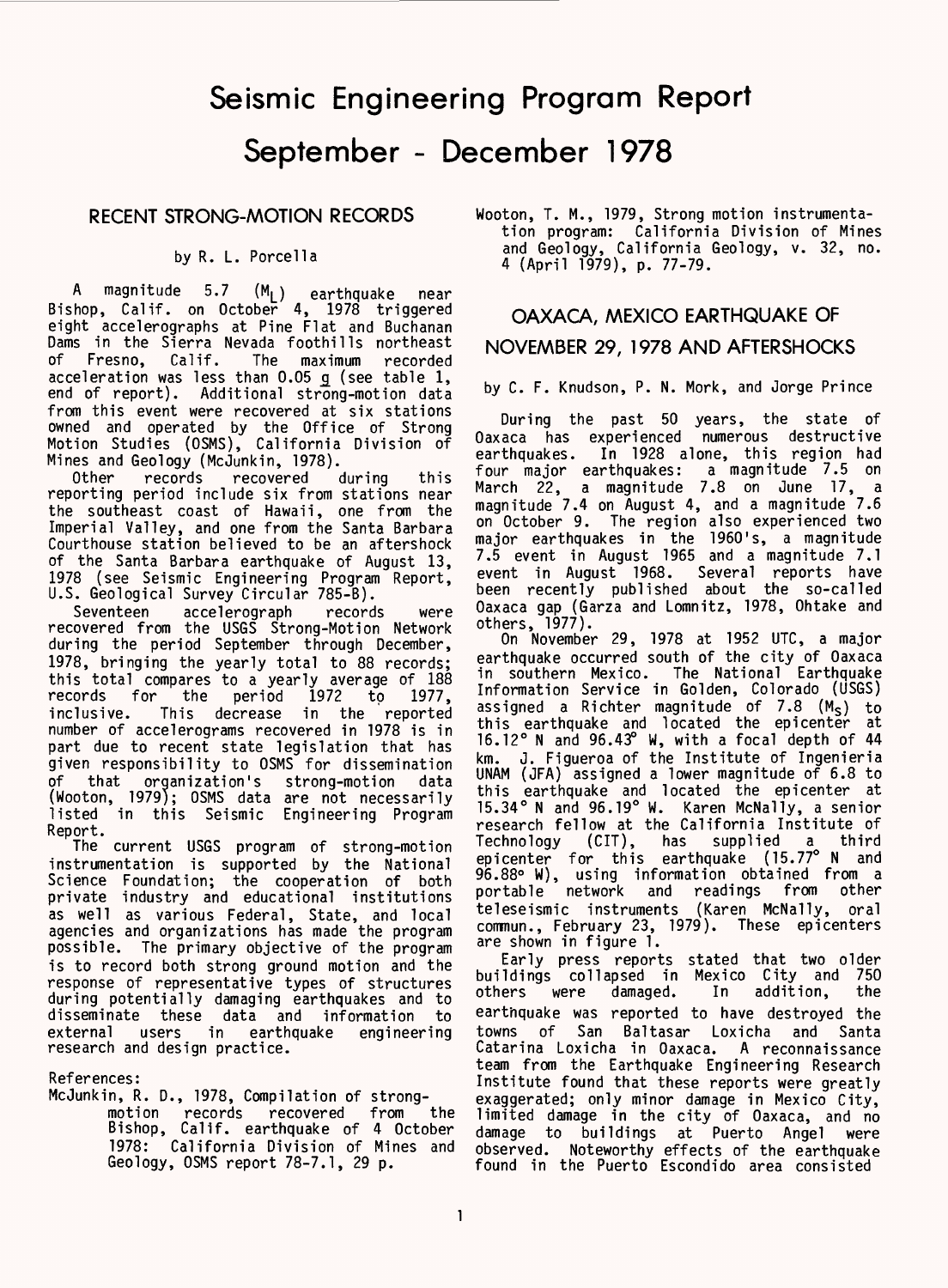

Figure 1. - Strong-motion stations triggered during the southern Mexico earthquake of November 29, 1978 and aftershocks.

of an offset in the short span of a bridge and substantial damage to the two-story administration building at Puerto Escondido Military Station (Nick Forell, oral commun., December 21, 1978).

Eight accelerograph records were obtained<br>wm instruments located at Mexico City, from instruments located at Malpaso Dam, Pajaritos, Minatitlan, and Oaxaca City. The maximum acceleration (0.22g) was recorded in the city of Oaxaca (see table 2). A report on the November 29 earthquake, which contains information accelerographs listed in table 2 as well as from the Mexican seismic network of instruments located within a radius of 140 km of Mexico City, has been published (Espinosa and others,<br>1978): records from three of the stations in ; records from three of the stations in the Mexican seismic network have been digitized and their calculated spectra are included in the report.

On December 1, 1978, C. F. Knudson and P. N. Mork of the U.S. Geological Survey (USGS) flew to Mexico City to install a temporary accelerograph network in the epicentral area<br>for the purpose of recording large for the purpose

aftershocks. With the assistance of J. Prince<br>and other personnel of the Institute of other personnel of the Institute of Engineering of the National University, four accelerographs were installed in an east-west line from Puerto Angel to Pinotepa Nacional<br>near the Pacific coast. Four additional coast. Four additional<br>einstalled along a accelerographs were installed along a north-south line from the city of Oaxaca to Puerto Escondido. Since Oaxaca, the largest city in southern Mexico, has a long history of damaging earthquakes, two USGS accelerographs were installed there to supplement the single permanent UNAM accelerograph now in place at the Colegio De Mexico in Oaxaca City (fig. 1).

Numerous small aftershocks have occurred in the epicentral area since the installation of the portable network. Accelerographs at three of the ten locations (Rancho Rosedal, Puerto Escondido, and San Gabriel Mixtepec) were triggered by aftershocks that occurred between December 8, 1978 and January 18, 1979. Time code generators installed on these instruments record the time of the aftershock (correct to within two minutes). All of the 10 aftershocks recorded during this 40-day period were small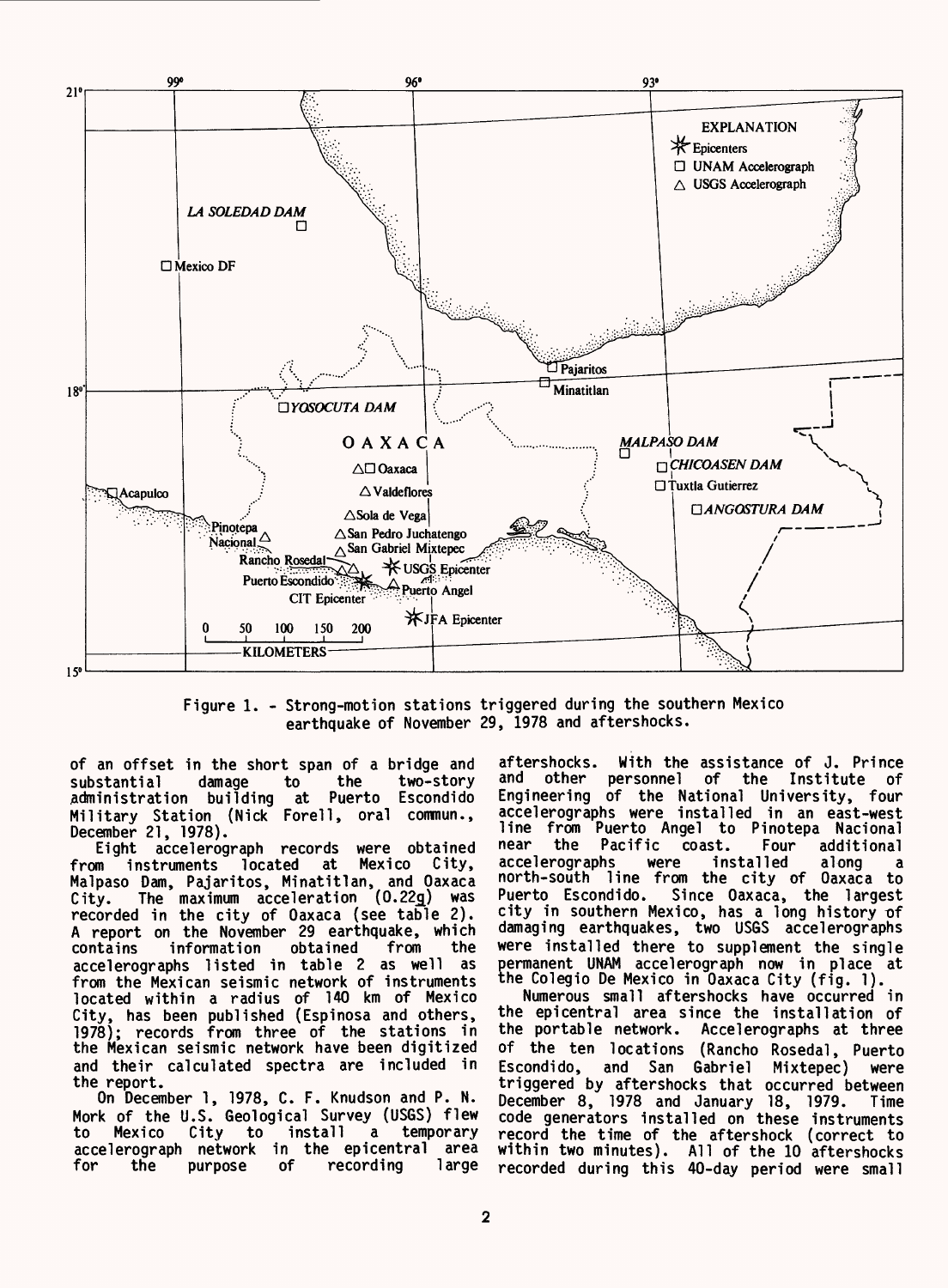|  |                    |  |  | Table 2. - Accelerograph data for southern Mexico earthquakes of |  |
|--|--------------------|--|--|------------------------------------------------------------------|--|
|  | November 29, 1978. |  |  |                                                                  |  |

| Station                                  | ONorth | Coordinates<br>OWest | Component                 | Max.<br>acc1.<br>(ga) | Record<br>length<br>(sec) | <b>USGS</b><br>epic. dist.<br>(km) | Event<br>time<br>(UTC) |
|------------------------------------------|--------|----------------------|---------------------------|-----------------------|---------------------------|------------------------------------|------------------------|
| Oaxaca City,<br>Oaxaca                   | 17.09  | 96.72                | $N-S$<br>Vert.<br>$E-W$   | 220<br>90<br>158      | 69                        | 112                                | 19.52                  |
| Oaxaca City,<br><b>Oaxaca</b>            | 17.09  | 96.72                | $N-S$<br>Vert.<br>$E - W$ | 56<br>45<br>42        | 44                        | $\ldots$ 112                       | 20.05                  |
| Oaxaca City,<br>Oaxaca                   | 17.09  | 96.72                | $N-S$<br>Vert.<br>E-W     | 102<br>48<br>100      | 55                        | $\dots$ 112                        | 20.50                  |
| Patio Bldg.<br>M. Hidalgo<br>Mexico City | 19.45  | 99.14                | N-S<br>Vert.<br>$E-M$     | 22<br>x<br>19         | 188                       | 468                                | 19.52                  |
| Minatitlan,<br>Veracruz<br>(PEMEX)       | 17.98  | 94.54                | Long.<br>Vert.<br>Trans.  | 45<br>26<br>63        | 180                       | 288                                | 19.52                  |
| Pajaritos,<br>Veracruz<br>(PEMEX)        | 18.11  | 94.39                | Long.<br>Vert.<br>Trans.  | 34<br>х<br>21         | 141                       | 309                                | 19.52                  |
| Malpaso Dam<br>Crest<br>(CFE)            | 17.15  | 93.59                | Long.<br>Vert.<br>Trans.  | x<br>x<br>X           | 34                        | 323                                | 19.52                  |
| Malpaso Dam<br>Base<br>(CFE)             | 17.15  | 93.59                | Long.<br>Vert.<br>Trans.  | x<br>x<br>x           | 31                        | 323                                | 19.52                  |
| Malpaso Dam<br>R. abut                   | 17.15  | 93.59                | Long<br>Vert.<br>Trans.   | x<br>x<br>X           | 40                        | 323                                | 19.52                  |
| University,<br>Mexico City               | 19.33  | 99.18                | $N-S$<br>Vert.<br>$E - W$ | x<br>X<br>X           | 177                       | 490                                | 19.52                  |

[x, less than 20 gal. From Espinosa and others, 1978.]

~ just slightly above the triggering level of the instrument. The maximum acceleration (0.06g) was recorded at San Gabriel Mixtepec on December 19, 1978 at 2210 UTC (table 3). The USGS aftershock network will be removed in April 1979 unless another large earthquake occurs in this region.

References:

Espinosa, J. M., Alonso, L., Mora, I., Cajiga, J., and Prince, J., 1978, Infonne preliminar sobre los sismos del 29 de Noviembre de 1978 en el Estedo de Oaxaca:

Instituto de Ingenieria, Ciudad Universitaria, Mexico, D.F., Informe IPS-4, 47 p.

- Forell, N., 1978, Quick-look report on the Oaxaca, Mexico earthquake, EERI reconnaissance team: Newsletter, Earthquake Engineering Research Institute, v. 13, n. 1, p. 6-10.
- Garza, T. and Lommitz, C., 1978, The Oaxaca gap: A case history: Proceedings of conference VI, methodology for identifying seismic gaps and soon-to-break gaps: U.S. Geological Survey Open-file Report 78-943, p. 173-187.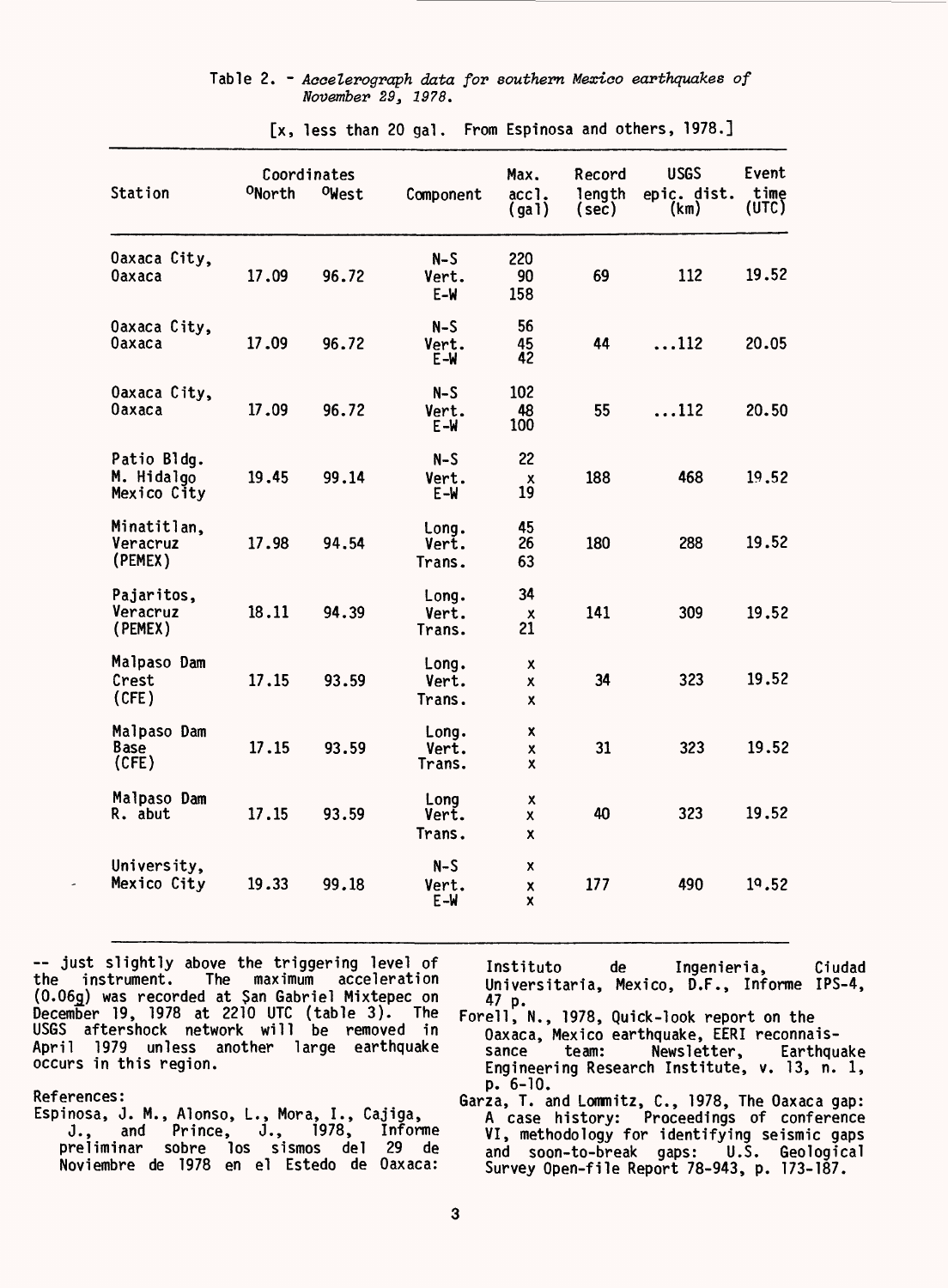| Event                        | Recording<br>station | Station<br>coord. | Max accl.<br>$\mathbf{q}$ |
|------------------------------|----------------------|-------------------|---------------------------|
| 9 December 1978<br>1103 UTC  | Rancho Rosedal       | 15.90N<br>96.93W  | 0.020                     |
| 12 December 1978<br>1401 UTC | San Gabriel Mixtepec | 16.08N<br>97.10W  | .016                      |
| 19 December 1978<br>1810 UTC | San Gabriel Mixtepec | 16.08N<br>97.10W  | .060                      |
| 20 December 1978<br>0352 UTC | San Gabriel Mixtepec | 16.08N<br>97.10W  | .038                      |
| 28 December 1978<br>1919 UTC | San Gabriel Mixtepec | 16.08N<br>97.10W  | .038                      |
| 28 December 1978<br>1949 UTC | Rancho Rosedal       | 15.90N<br>96.93W  | .030                      |
| 29 December 1978<br>1824 UTC | Rancho Rosedal       | 15.90N<br>96.93W  | less than<br>.005         |
| 29 December 1978<br>1956 UTC | Puerto Escondido     | 15.85N<br>97.11W  | .006                      |
| 29 December 1978<br>2308 UTC | Puerto Escondido     | 15.85N<br>97.11W  | .008                      |
| 10 January 1979<br>0429 UTC  | San Gabriel Mixtepec | 16.08N<br>97.10W  | .033                      |
|                              |                      |                   |                           |

|  |                                    | Table 3. - Strong-Motion summary of Oaxaca area aftershock records recovered |  |
|--|------------------------------------|------------------------------------------------------------------------------|--|
|  | from December 1978 to January 1979 |                                                                              |  |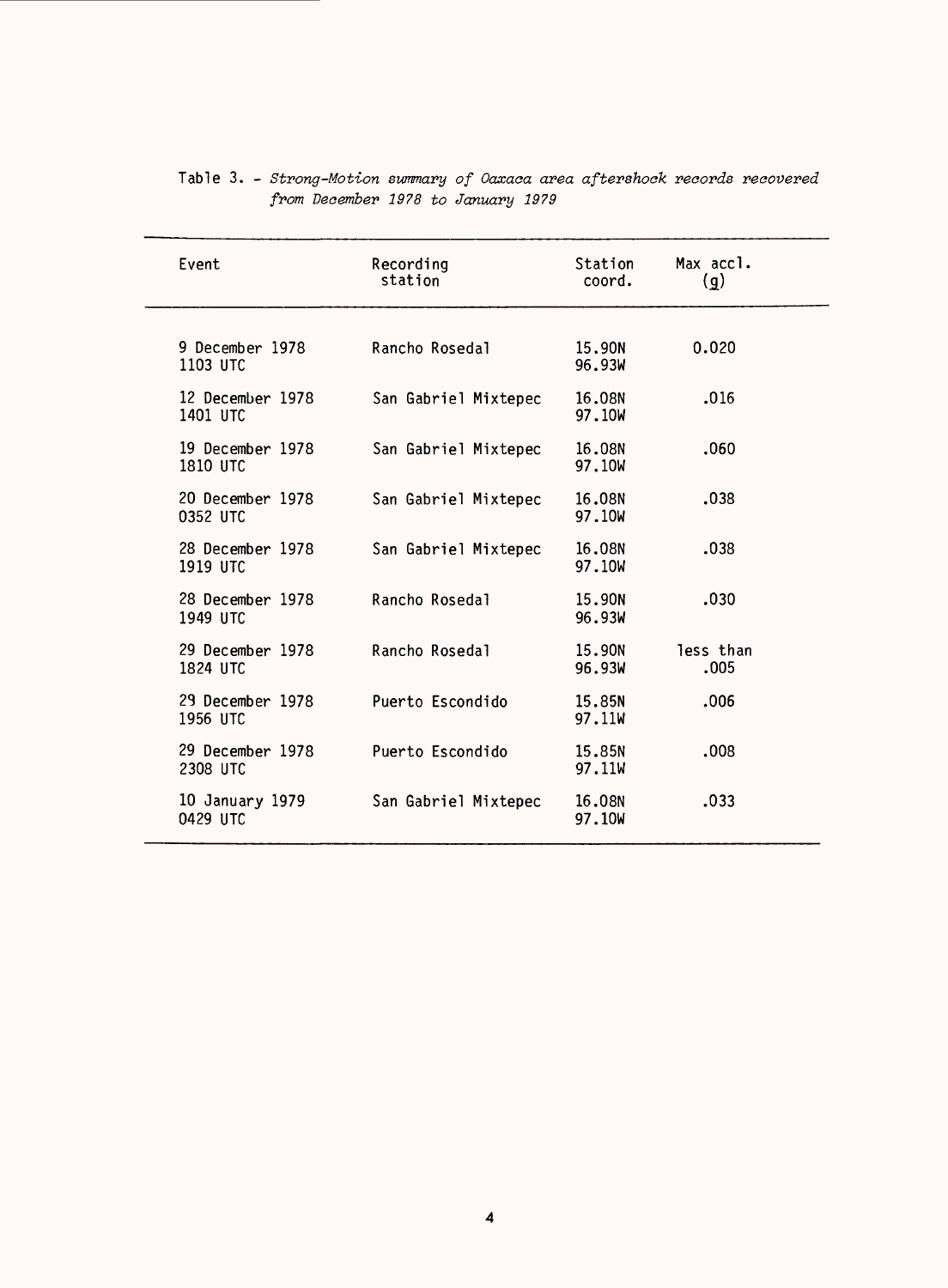Ohtake, M., Matumoto, T., and Latham, 6., 1977 Patterns of seismicity preceding earthquakes in Central America, Mexico, and California: Proceedings of conference VI, methodology for identifying seismic gaps and soon-to-<br>break gaps: U.S. Geological Survey U.S. Geological Open-file Report 78-943, p. 585-609.

## CHANGES ON STRONG-MOTION RECORD LABELS

Effective January 1, 1978 the identification labels attached to strong-motion accelerograph records will contain several revisions of the previous label format. changes are significant:

(1) Directions listed for each component are the true directions of acceleration and are shown by an upward trace deflection on the record. Formerly, the directions listed on the label indicated pendulum motion. Because the instruments or accelerometers are located at ground level and within structures, the directions now listed for upward trace deflections on the record are the true acceleration directions of the<br>ground, structure, or structural member structure, or structural member where the instrument or accelerometer is located. The footnote on the record label refers to the "case" acceleration, the case being the box containing either the complete accelerograph or individual accelero-<br>meter(s). Because the case is atta

Because the case is attached to the ground (via a concrete slab) or to the<br>structure, case acceleration refers to case acceleration ground or structural acceleration depending upon the unit's location.

(2) Formerly, horizontal directions were listed on the record label in the quadrant system (pendulum motion for trace up) as follows:

| 450  |  |
|------|--|
| Down |  |

#### N 45° E

Henceforth, horizontal directions will be listed as degrees of azimuth (acceleration direction for trace up) beginning at north and progressing clockwise for 360°. (A north direction will be listed as 360°, not OOQo.) Tne horizontal directions for the sample above would now be listed as follows:

| 315       | o            |
|-----------|--------------|
| Up<br>225 | $\mathbf{o}$ |

All records recovered prior to 1978 have labels that indicate horizontal quadrant<br>directions, referring to trace up for directions, referring to trace up for pendulum motion. All records recovered henceforth will have labels that indicate horizontal azimuth directions, referring to trace up for acceleration direction.

## STRONG-MOTION INFORMATION

#### RETRIEVAL SYSTEM

Descriptions of strong-motion accelerograph records and the circumstances in which the records were recorded are made available to involved in earthquake engineering through the Strong-Motion Information Retrieval System. The system is maintained by the U.S. Geological Survey (USGS), and the information is continually updated as new information is With an ordinary telephone and a teleprinter keyboard terminal, users of the system may review the information from their own offices.

Information about earthquakes that have produced significant strong-motion records, the recording sites, the records recovered, and the extent of the analysis that has been performed on the records is available from the system. Most of this information is related to the network maintained by the USGS, but the system may be expanded in the future to include information about other strong-motion networks as well.

The information is contained in computer files at the USGS computing center in Menlo Park, Calif., and a User's Manual providing instructions for using the computer programs that will display the information is available from the Seismic Engineering Branch (USGS). Instructions are also available from the system itself. A user needs to know only how to dial the computer and what to type in order to access the retrieval system. Once accessed, the user may request a general introduction and how to obtain more detailed instructions.

#### Access Instructions

The system can be interrogated using an ordinary telephone and an interactive keyboard terminal that operates at 30 cps in half-duplex mode and that uses ASCII character codes. A<br>terminal that supports both upper- and that supports lower-case characters is more suitable than one that uses only upper-case characters. the following steps to gain access to the system:<br>Dial

the USGS computer at Menlo Park (415/326-4350) and wait for a high-pitched tone. (If Menlo Park is a toll call, you may be able to dial a number in the TYMNET telecommunications network. given in the User's Manual.)

Type the line-feed key. The computer will respond with several lines that will tell you which computer system you have accessed, how many other users are connected, etc.

If your terminal will transmit both upperand lower-case characters, type:

enter "name" SMIRS return linefeed ("name" is your name typed without any embedded blanks.)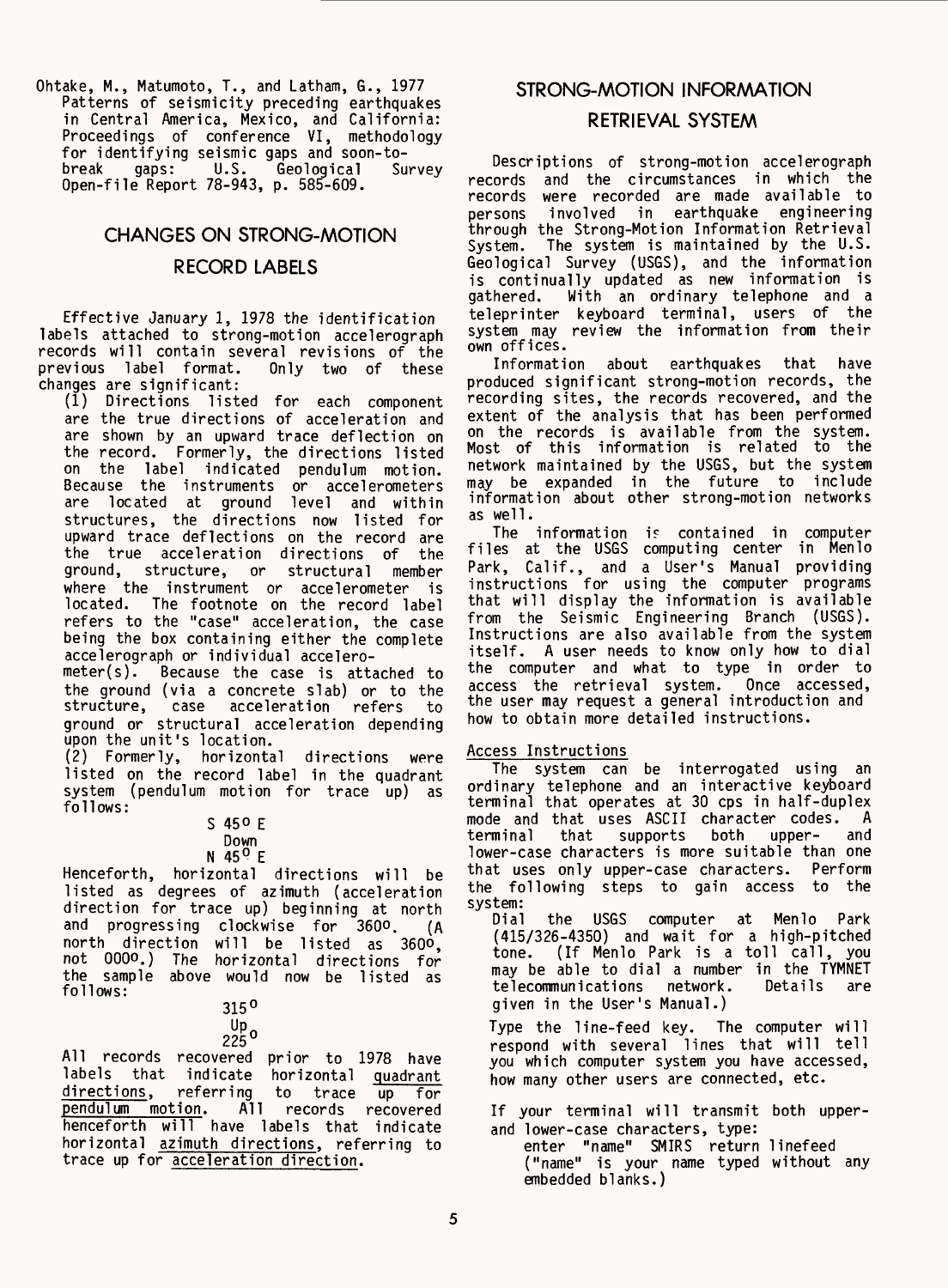Note that the word "enter" is in lower case, "SMIRS" is in upper case, and "name" can be either.

If your terminal has only upper-case characters, type:

MAP return linefeed

ENTER your\_name  $\forall N \wedge I \wedge R \wedge S$  return linefeed

The "MAP" statement instructs the computer to interpret all the alphabetic characters you will subsequently type as though they<br>were in lower case, excepting those excepting characters that follow a left slant  $\mathbf{\hat{N}}$ .

From now on, the system will prompt you whenever it expects you to type something. All the prompt lines begin and end with two dashes. Answer by typing the question-mark key if you do not know what is expected of you.<br>If

you have a terminal that will not operate in the appropriate modes, or if other access problems arise, contact April Converse (415) 323-8111, ext. 2881 or FTS 467-2881.

#### ABSTRACTS OF RECENT REPORTS

#### GEOLOGIC DESCRIPTIONS OF SELECTED

#### STRONG-MOTION ACCELEROGRAPH SITES

#### by B. L. Silverstein

One of the major tasks of the U.S. Geologi-<br>Survey (USGS) as regards seismic cal Survey (USGS) as regards seismic engineering is the collection and dissemination of strong-motion accelerograph records. In analyzing these records, certain information describing the instrument site is important: local geology; instrument housing (buildings,<br>dams, bridges, instrument shelters); local dams, bridges, instrument shelters); topography; and proximity of an accelerograph to man-made structures that might influence the record. A series of reports that summarize the site information in the USGS files is being prepared. These reports describe local geologic conditions of selected sites and will cover strong-motion accelerograph sites in the western hemisphere. described in Parts I and II include 18 in California, 5 in Washington, and 1 each in Arizona, Montana, Nevada, New York, and Utah.

Reference: U.S. Geological Survey Open-file Reports 78-1005 (Part I), 1978, 40 p. and 79-428 (Part II), 1979, 34 p.

### STRONG-MOTION INFORMATION, DATA REPORTS, AND AVAILABILITY OF DIGITIZED DATA

#### U. S. STRONG-MOTION NETWORK DATA

A Strong-Motion Information Retrieval System (SMIRS) has been developed to provide up-todate information about strong-motion records and the circumstances in which they were recorded to anyone having a computer data terminal (see p.5). The system is operating, but the information within it is incomplete and<br>needs to be verified. A user's manual is needs to be verified.

available (Converse, 1978). The strong-motion records from the February 9, 1971 San Fernando, California earthquake and most of the significant records prior to that event have been digitized by the California Institute of Technology (CIT) (Hudson, 1976). Processing and analysis of the data have been presented in a series of reports containing (1) uncorrected digital data, (2) corrected accelerations, velocities, and displacements, (3) response spectra, and (4) Fourier amplitude spectra. All of these data reports are available through the National Technical Information Service (NTIS).

The digitization and analysis of the significant records subsequent to the San Fernando earthquake have been carried out by the U.S. Geological Survey (USGS). Processing and analysis of this data are presented in a series of USGS Open-file Reports. When published, these reports are available from the USGS, Open-File Services Section.

The digitization and analysis of the records collected by the State of California Strong-Instrumentation Program are being handled by the Office of Strong-Motion Studies<br>(OSMS), California Division of Mines and California Division of Mines Geology. When completed, reports on these analyses will be available from OSMS (Porter and others, 1979).

The digitized data from the CIT digitization program are available from the Environmental Data Service (EDS) and the National Information Service for Earthquake Engineering at the University of California, Berkeley (NISEE). The magnetic tape digital data from subsequent years will be available from EDS and NISEE at approximately the same time as the data reports are published.

References:

- Converse, A., 1978, Strong-motion information system user's Geological Survey Open-file Report 79-289, 51 p.
- Hudson, D. E., 1976, Strong-motion earthquake accelerograms - index volume: California Institute of Technology, EERI report 76-02, 72 p.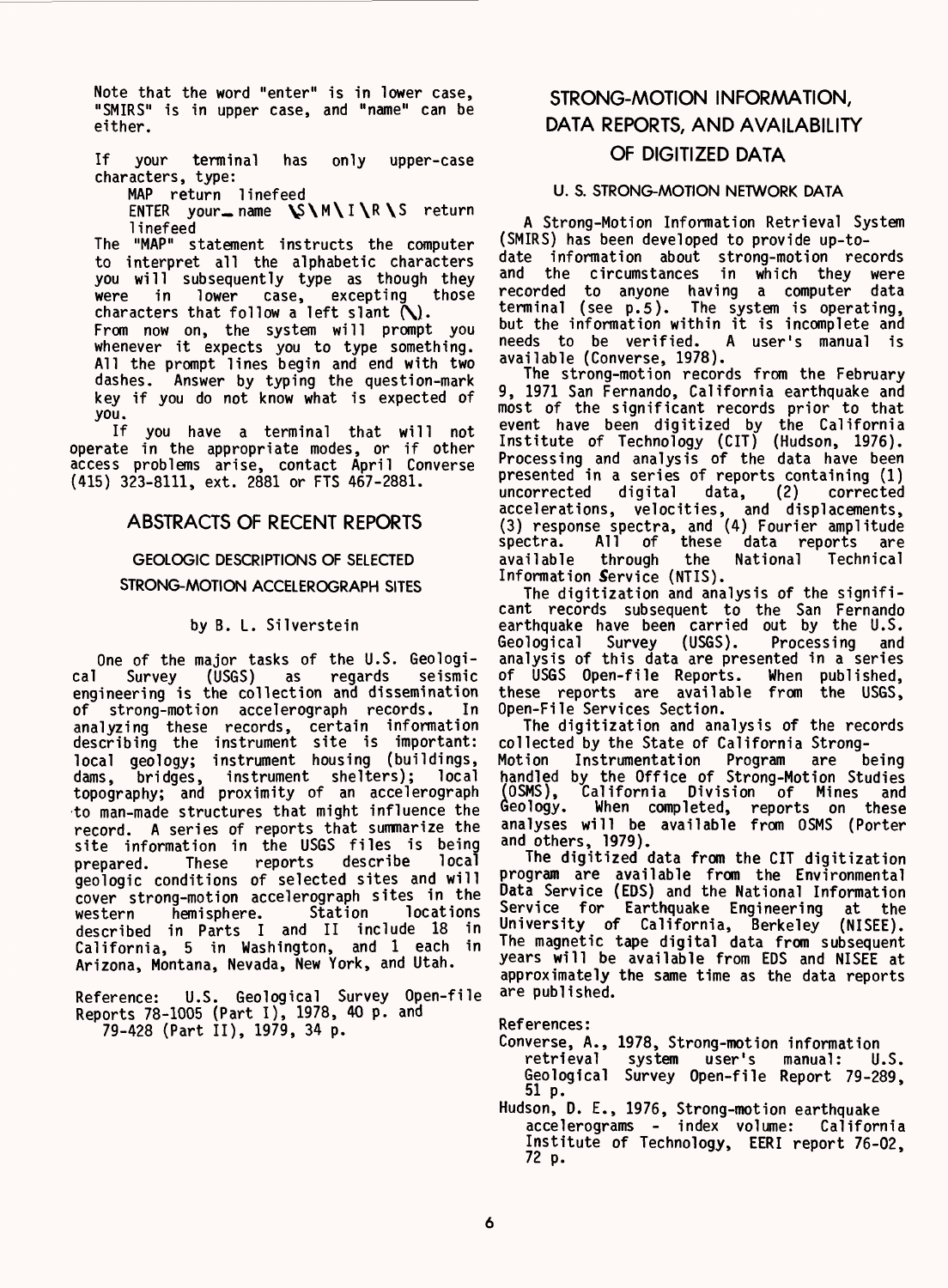Porter, L. D., Ragsdale, J. T., and McJunkin,

R. D., 1979, Processed data from the partial strong-motion records of the Santa Barbara earthquake of 13 August 1978--preliminary results: California Division of Mines and Geology, PR-23, 93 p.

#### FOREIGN STRONG-MOTION DATA

Because of the long history of close cooperation between the U.S. and the Central and South American strong-motion programs, much of the data from those programs is available from the same sources as the U.S. data (see below). Information about strong-motion data from the western hemisphere will be included in the Strong-Motion Information Retrieval System operated by the USGS.<br>The USGS does not

attempt to obtain<br>records from those first-class copies of foreign organizations that prepare data reports comparable to those prepared by the USGS. Abstracts of the data reports from such organizations are presented in this Seismic Engineering Program Report series, and through informal arrangements, copies of the data and records are made available. The Environmental Data Service of NOAA has attempted to obtain copies of digitized strong-motion data from all organizations worldwide (see the following section).

#### EDS/NOAA WORLDWIDE STRONG-MOTION DATA

A worldwide collection of strong-motion seismograms for dissemination to the scientific and engineering community is available from World Data Center A for Solid Earth Geophysics and the National Geophysical and Solar-Terrestrial Data Center. Countries contributing to the strong-motion data base include Australia, Italy, Japan, New Zealand, Rumania, U.S.S.R., and Yugoslavia. The U.S. Geological Survey has furnished records from its network of cooperative strong-motion stations, including those in Central and South America.

Copies of strong-motion records are available on 35-mm film, on 70-mm film chips, as paper copies, and as digitized data on punched cards or magnetic tape. A listing of most records can be obtained from the World Data Center A publication "Catalog of Seismograms and Strong-Motion Records, Report SE-6." This catalog can be ordered from NGSDC for \$2.00.

The most significant strong-motion records recorded in the United States and Latin America between 1931 and 1971 have been copied on eight reels of 35-mm film (12x reduction) and 70-mm film chips (approximately 8x reduction). The film chips are available for \$.50 per chip. Longer records are continued on additional chips. The 35-mm film copies can be purchased for \$20 per reel, the complete set of eight reels for \$130.

Full-size paper copies (12" x 36") are available for many of the events in the United States and Latin America at a cost of \$1.50 per record. Other records are available as paper copies, but at a reduced scale.

Japan and Australia have supplied magnetic tapes of digitized data from stations located in the western Pacific Ocean (the Japanese Islands, New Guinea, and New Britain). A series of 400 U.S. strong-motion records (1933-1971) were digitized by the California Institute of Technology and are now available on six magnetic tapes. The U.S. Geological Survey is digitizing post-1971 records from its network. They have generated five tapes of strong-motion records recorded from 1967 to 1975 in the United States and Latin America (Chile, Nicaragua, San Salvador, and Mexico).

Other digitized data recently received are punched cards containing strong-motion records from the March 4, 1977 earthquake in Rumania (recorded in Bucharest); the Gazli earthquake of May 17, 1976, in Uzbek, USSR; and three earthquakes in the New Madrid seismic zone (located in midcontinental United States) in 1975 and 1976.

Recent acquisitions include a magnetic tape of strong-motion records triggered by a swarm of earthquakes that rocked northern Italy near the town of Friuli in 1976; these were compiled by the National Commission for Nuclear Energy (CNEN) and have been given to the Center for distribution.

A table listing all digitized strong-motion records available on magnetic tape may be obtained free of charge from EDS/NOAA. strong-motion purchased either in punched card format at \$20 per record (including all three instrument components) or in tape format at \$60 per tape.

Checks or money orders should be made payable to "Commerce/NOAA/NGSDC"; inquiries should be addressed to EDS/NOAA (see address below). Phone: (303) 499-1000, ext. 6744; FTS phone: 323-6477.

For reports or data regarding strong-motion records and data, address inquiries to the appropriate agency listed below:

- 1. EDS/NOAA National Geophysical and Solar-Terrestrial Data Center (D62) Boulder, CO 80302
- 2. NISEE/Computer Applications Davis Hall, UC Berkeley Berkeley, CA 94720
- 3. Open-file Services Section Branch of Distribution U.S. Geological Survey Box 25425, Federal Center Denver, CO 80225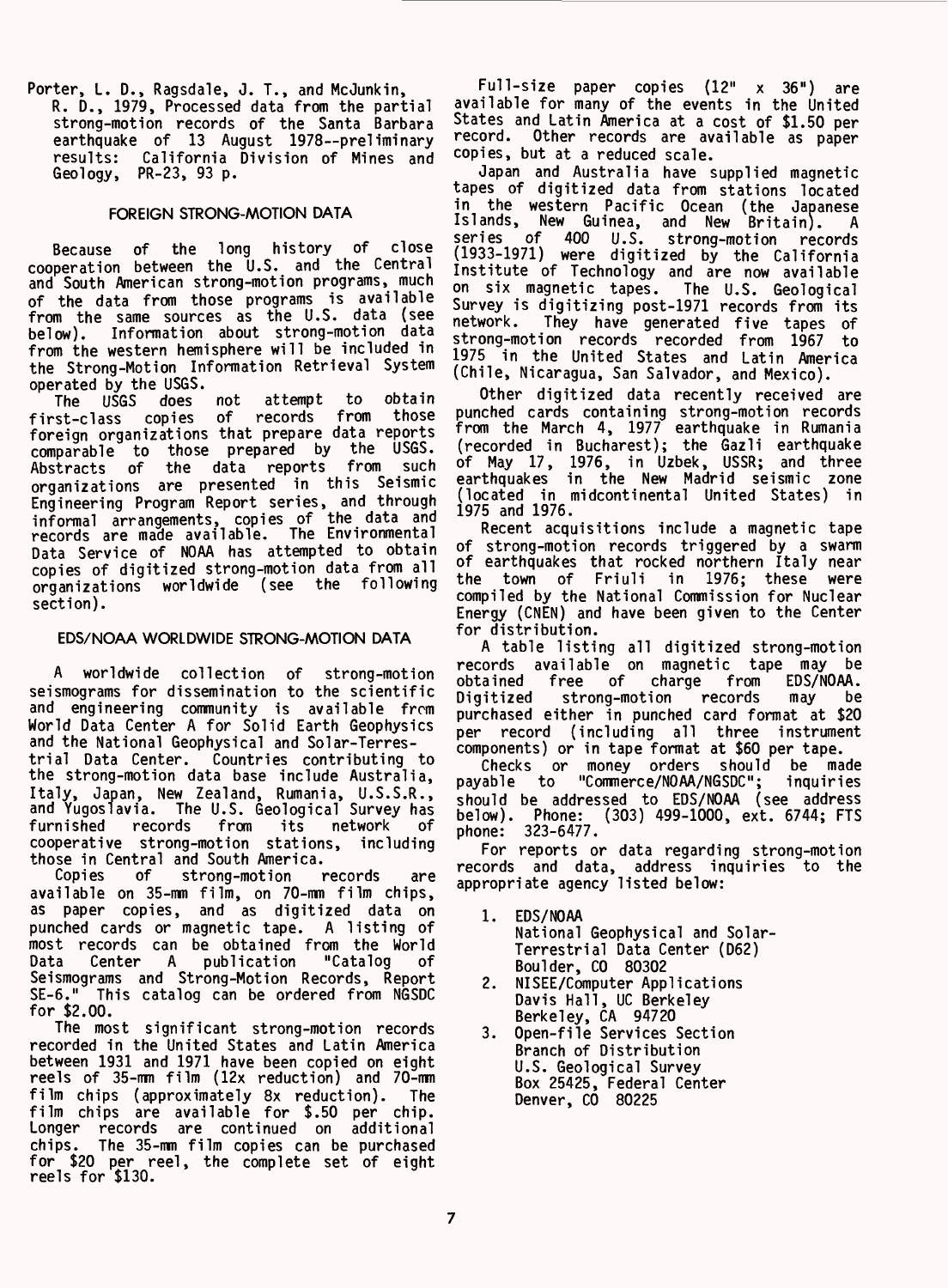- California Division of Mines and Geology Office of Strong-Motion Studies 2811 "0" Street Sacramento, CA 95816
- 5. National Technical Information Service U.S. Dept. of Commerce Springfield, VA 22151

Table 1. - Summary of accelerograms recovered during September - December 1978

| Event                                                                                                    | Station name<br>(owner)                                                                                                                                  | Station<br>coord.              | S-t<br>(s) | Accl<br>direction              | Max Accl<br>(q)    | Duration<br>(s) |
|----------------------------------------------------------------------------------------------------------|----------------------------------------------------------------------------------------------------------------------------------------------------------|--------------------------------|------------|--------------------------------|--------------------|-----------------|
| 11 November 1977-<br>25 August 1978<br>Palm Springs, Calif. (USGS)<br>Epicenter and<br>magnitude unknown | Palm Springs north<br>Post Office                                                                                                                        | 33.92 N<br>$116.54$ W          | 1.3        | 300 <sub>o</sub><br>Up<br>210o | 0.12<br>.03<br>.07 | 1-peak          |
| 28 March 1978<br>27 August 1978<br>S. Hawaii                                                             | Pahala, Hawaii<br>Kau Hospital<br>(USGS)                                                                                                                 | 19.20 <sub>N</sub><br>155.47 W |            |                                | $\star\star$       |                 |
| Epicenters and<br>magnitudes unknown                                                                     | Honokaa, Hawaii<br>Fire station<br>(USGS)                                                                                                                | 20.081 N<br>155.465 W          |            |                                | $+ +$              |                 |
|                                                                                                          | Wahaula, Hawaii<br>Visiter center<br>(USGS)<br>Note: Three additional records were obtained at Visitor<br>center; maximum acceleration less than 0.05 g. | 19.33 N<br>155.03 W            | 1.4        |                                | $\star\star$       |                 |
| 23 June 1978<br>0404 UTC<br>S. California<br>Epicenter and<br>magnitude unknown                          | Salton Sea<br>Nat'l Wildlife Refuge 115.62 W<br>(USGS)                                                                                                   | 33.18 N                        | 0.9        | 3150<br>Up<br>2250             | .08<br>.03<br>.02  |                 |
| 15 August 1978–<br>11 December 1978<br>Santa Barbara, Calif.(USGS)<br>Epicenter and<br>magnitude unknown | Santa Barbara<br>Courthouse basement                                                                                                                     | 34.434 N<br>119.712 W          | 1.7        |                                | $\star\star$       |                 |

See footnotes at end of table.